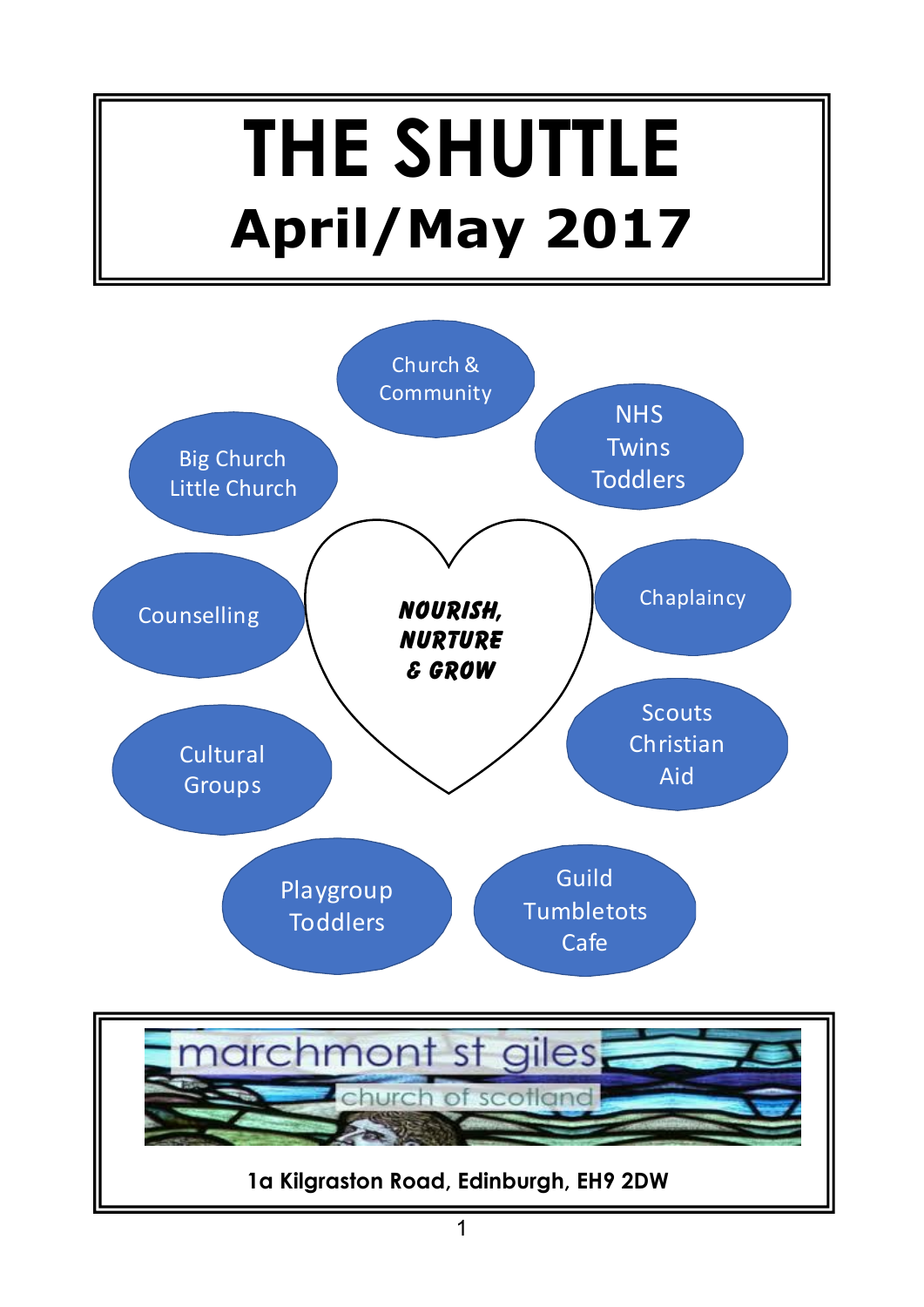#### **Meeting Matters**

#### **Every Saturday**

10 - 12pm Morning Coffee

#### **Every Tuesday**

10.00 Prayers & Reflection South Transept

#### **April**

| 9.50  | <b>Family Service</b>                              |
|-------|----------------------------------------------------|
| 10.30 | Palm Sunday - Katherine Taylor                     |
| 7.00  | Envelope Filling for Christian Aid                 |
| 7.00  | Maundy Thursday Washing of Hands Service           |
| 12.00 | Graveyard Walk followed by Soup at Butterflies     |
| 7.00  | Joint Good Friday Service with the German Speaking |
|       | Congregation at MSG                                |
| 7.00  | Easter Saturday - Taize Service - around the Cross |
| 9.50  | <b>Family Service</b>                              |
| 10.30 | Sacrament of Holy Communion                        |
| 7.30  | Guild - Business Meeting - Alex Staniforth         |
| 9.50  | <b>Family Service</b>                              |
| 10.30 | Morning Worship                                    |
| 9.50  | <b>Family Service</b>                              |
|       |                                                    |

10.30 Morning Worship

#### **May**

| <b>Family Service</b>                                       |  |
|-------------------------------------------------------------|--|
| Morning Worship<br>10.30                                    |  |
| Fundraising Coffee Morning for Christian Aid<br>10.00<br>13 |  |
| <b>Family Service</b><br>9.50<br>14                         |  |
| Joint Dedication Service for Christian Aid<br>10.30         |  |
| General Assembly of the Church of Scotland<br>$20 - 26$     |  |
| Heart & Soul in West Princes Street Gardens<br>21<br>1.00   |  |

#### **Articles for the May/June issue of The Shuttle must be with the Editors by the 7th May at the latest.**

#### **Front Page**

.An illustration used at the Stated Annual Meeting to show the connections between the various groups which make up the community of Marchmont St Giles'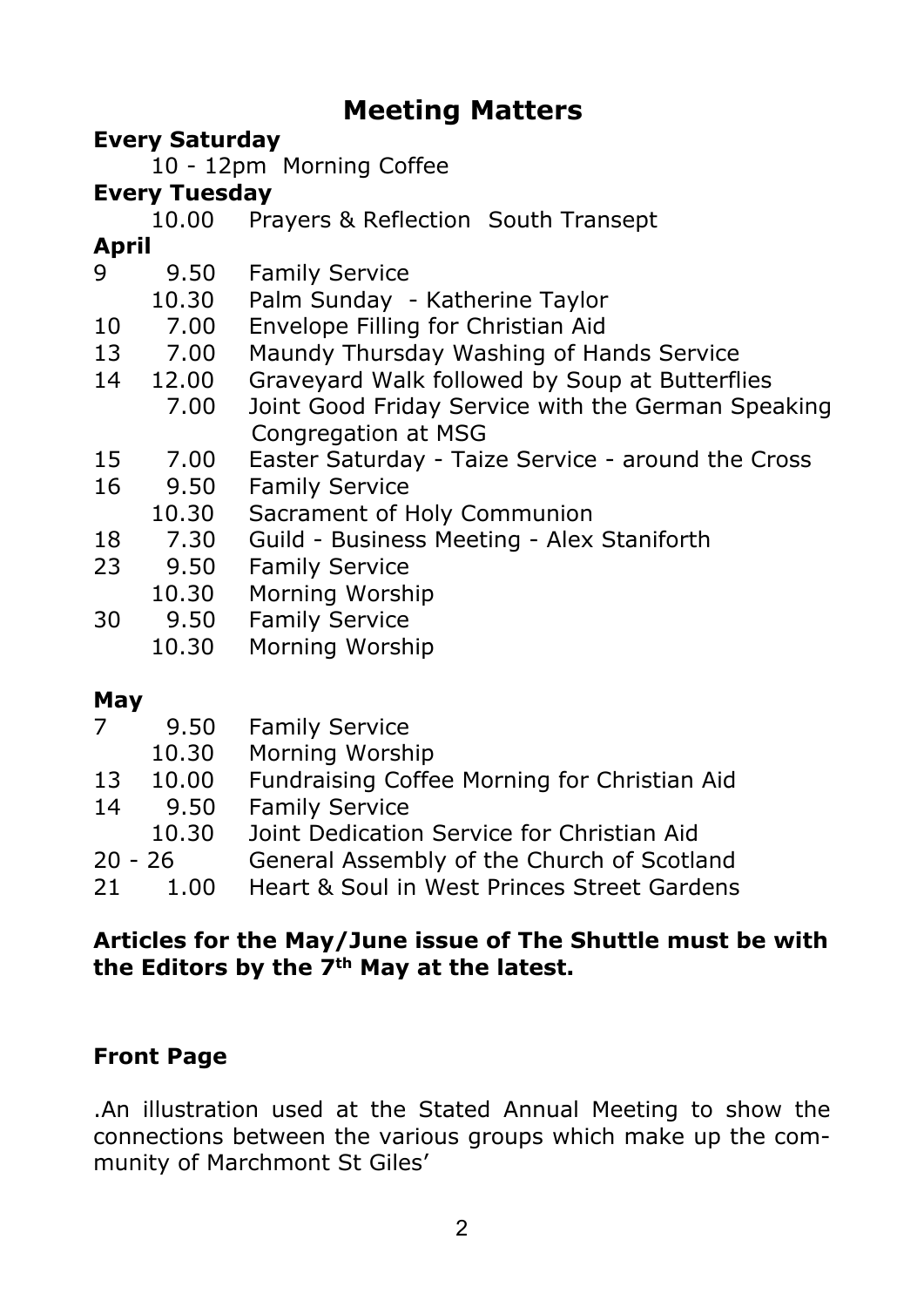## **Reflections**

The attack on Westminster reminds us just how precious life and democracy is. They are both things we should cherish, encourage, promote and work to ensure that the best comes from both. Friends in and around London shared their messages that they were safe and well on Facebook and other forms of social media, and it was good to know. Our thoughts are with those friends and families who waited in vain for messages from their loved ones which did not come, because of the harm they had endured or the life ending actions of that day.

I messaged our MP Ian Murray to let him know of the people in and around the Church that day, and I am sure many of you at home, had been expressing their distress and concern for the events and the people caught up in the atrocity. He responded that he and his staff were back to work, although a little apprehensive. They had spent four hours the day before locked in Westminster Abbey, during which time there was an opportunity for quiet reflection, chat and comradeship, supported by the Dean. He thanked us for our thoughts.

There are events everyday which involve extremists taking and maiming life and we wonder what next? In the same week, Martin McGuiness died and old wounds were reopened in regard to his unwillingness ever to apologise for the choices he made in earlier life, nor the campaign which his comrades had also waged. It raises many questions about our attitudes to forgiveness and sitting down with those who would have done us harm, to discuss peace.

Forgiveness starts with each and everyone's souls. Sometimes you can never forgive what has happened. And that is a perfectly understandable decision. The problem comes, when someone can neither forgive, nor let go of the hurt in their souls. When someone remains bitter and caught in a time when they experienced evil at first hand; forgiveness becomes external to the other person, rather than setting them free. For other people who can't forgive, they learn to live creatively again, letting go of the hurt and for some, offering it to God, who will always receive it.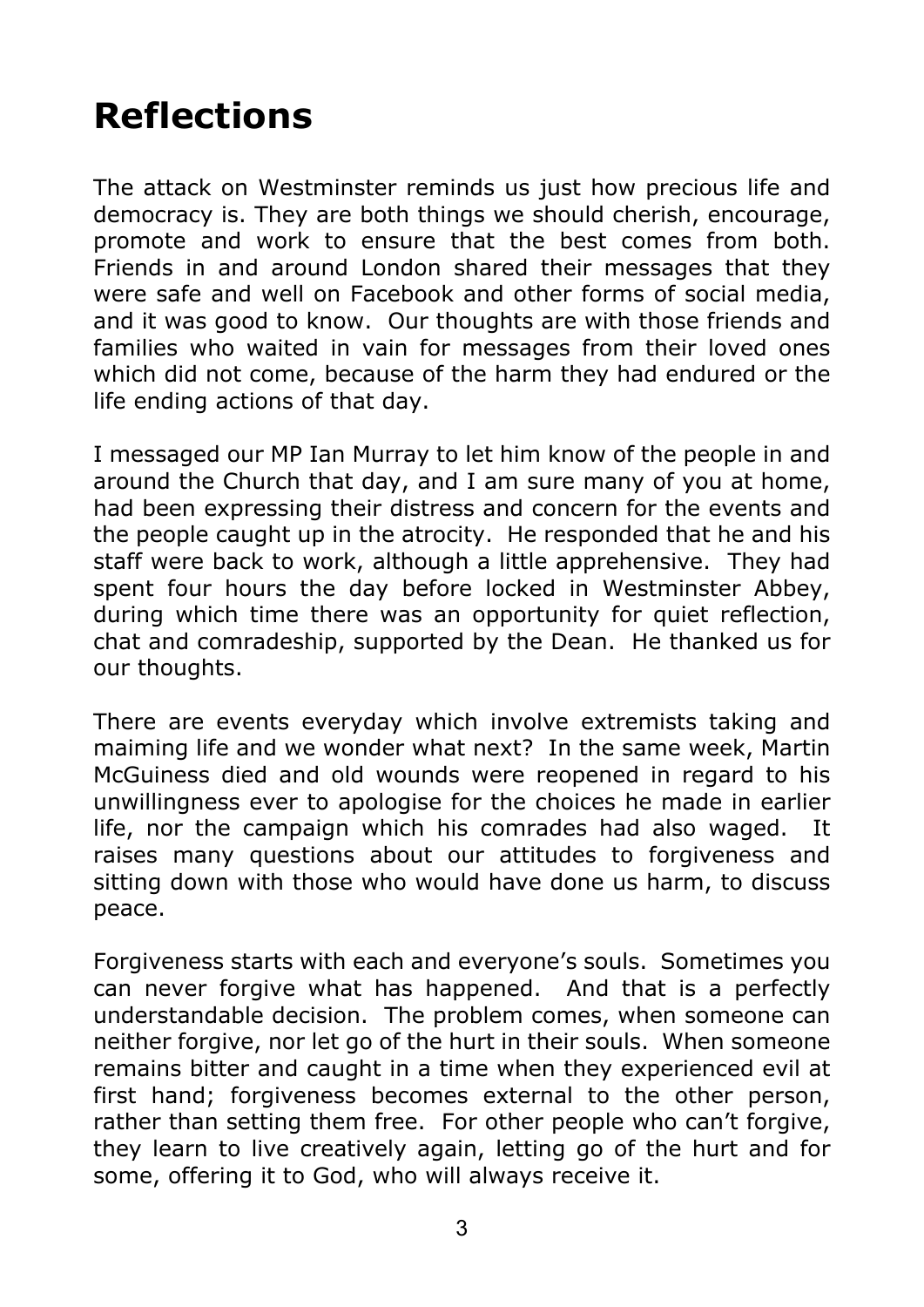For others, it means needing to forgive, not to forget, but to lay aside the pain and grief, so that the rest of life will not forever be linked inextricably with those who have done harm. This may seem simplistic, but how many of us are caught in webs that we feel we can't lay down, nor want to, and which bind us and don't free us, to live life to the full.

The important thing is to celebrate the person whose life was ended prematurely and unnecessarily and to give honour to them, in the way we live our lives. This applies no more so, than in relation to the sacrifice as well as the resurrection of Christ.

This Easter as we celebrate the victory of life over death and Jesus walking once more in the garden, reminding us that in Christ we can not only find comfort, but a new vision of what can be; let us walk in hope as we live out our faith and seek to bind the broken hearted and walk in trust, not allowing those who would do us harm, to make us afraid.

### Karen K Campbell

#### **Flags, Banners & Standards**

At coffee after the close of our Morning Service on 2<sup>nd</sup> April we learned a little more of the history of flags and Standards which led to the Dedication by the minister, as National Chaplain of the Royal British Legion Scotland, of a new Standard for the newly combined Edinburgh, Lothians and Borders Branch of the Legion.

In former times the flag or banner of the commander/chief was often carried by the paymaster and so proved a rallying point for the troops who keenly protected the flag and its bearer, Over theyears the flags would often be adorned to mark Battle Honours of the regiments concerned and so would become a record of brotherhood and service. The standards of the Royal British Legion continue that tradition today of service and brotherhood and are a visual reminder to members of the Legion's motto, 'Service not self'. The crosses of St George, St Andrew and St Patrick symbolise unity, chivalry and our loyalty to the Sovereign, community and nation.

The blue indicates loyalty and fidelity and the gold signifies service - 'as gold is tried by fire' - and reminds us of all those who gave their lives for our country.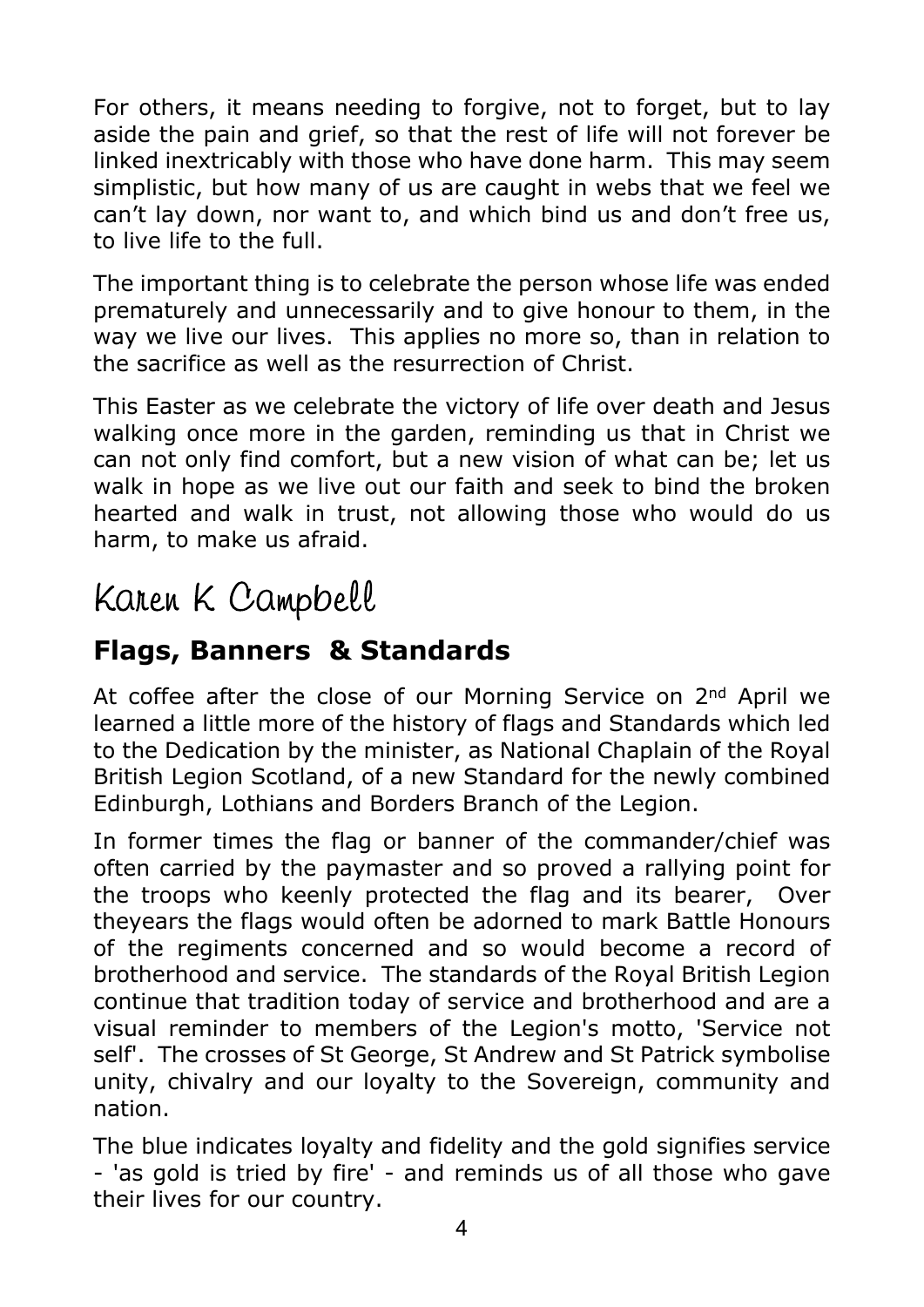#### **CHURCH FAMILY & PARISH NEWS**

#### **With Thanks**

We would like to say a big thank you to Miss Cathie Murray, who has given sterling service to Marchmont St Giles' as our Flower Convenor for the last 43 years. She has given a great deal of time to ensure that the Church was made all the more beautiful through her ministry and her own arranging, we are indebted to her gifts. Her attention to detail and her commitment in ensuring that those who gifted the flowers and those who arranged them were is remarkable. With Moira Murray, who was Cathie's other half, the two were a team to behold. We wish Cathie all the best as she retires from her role. Thank you Cathie.



Cathie was presented with a long service certificate signed by the Moderator, Dr Russell

Barr, a gift voucher for Afternoon Tea at Patisserie Valerie and a cake baked by Kirsty Noble who volunteers at Butterflies Cafe.



#### **Please send us your good news about family members so our church family can share it with you.**



Congratulations to Lewis Stewart on his recent admission to ICAS as a Chartered Accountant.

#### **We give thanks for the life and service of:**



Violet Docherty, a resident of St Raphaels, who died on the 20th March 2017.

Elizabeth Bulman, a resident of Marian House, who died on the 14th March 2014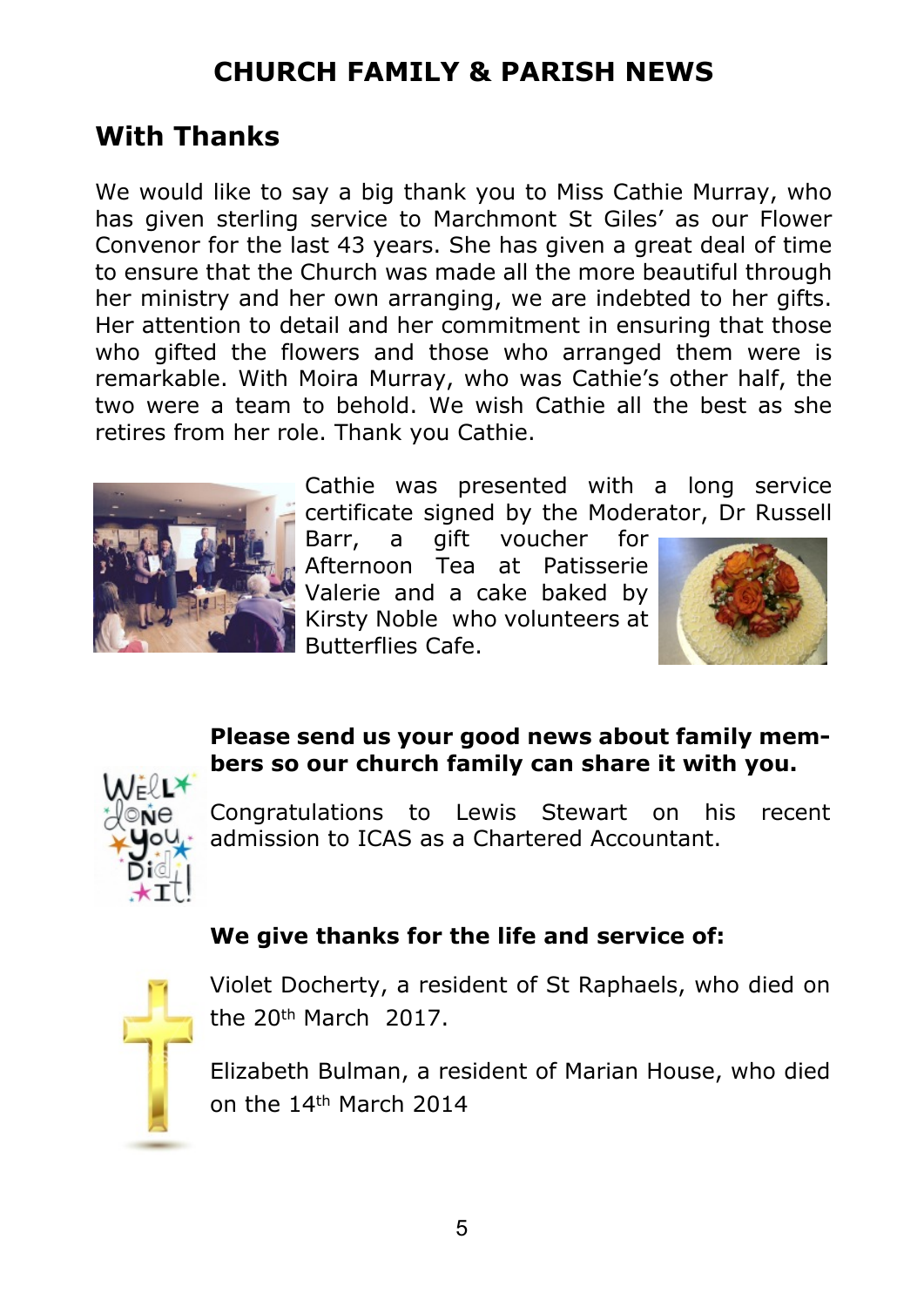# AROUND THE AISLES

**Palm Sunday** Katherine Taylor will be taking the service on Sunday 9th April. The Minister will be leading worship at 6.30pm at the Scottish National War Memorial, Edinburgh Castle to commemorate the centenary of the Battle of Arras in 1917.

**Guild News** The last meeting of the year will take place on **Tuesday 18th April** and after a short Business Meeting which will decide on the distribution of their funds, they will be hugely entertained by Alex Staniforth telling stories about the Royal Mile but not as you know it. Alex is a Tour Guide, actor, author and prospective Green Party candidate for the local upcoming Council Elections and having been to some of his one man shows in the Edinburgh Fringe can highly recommend this evening.

**Butterflies Cafe** will close at 4pm on Friday 7<sup>th</sup> April for Easter and reopen on Tuesday 18<sup>th</sup> April. Butterflies is looking for volunteers to help on a Tuesday lunchtime (12 - 2pm) and a Friday afternoon from 2 - 4pm. We said a sad goodbye to Sandra at the end of March. She is keen to open a cafe in her own church in a year or two and has now got a permanent job in a cafe due to the training she received from Butterflies. We wish hr every success in her new venture.

**Butterflies Plus** will not be available on Wednesday 12<sup>th</sup> April due to the holiday.

**Polling Station** As before Marchmont St Giles' will be a Polling Station for the upcoming elections on Thursday 4<sup>th</sup> May.

**Anne Laing** would like to thank everyone who has contributed items of knitted clothing for people in Chile who have suffered extreme hardship due to the weather. Please hand in your items by the  $18<sup>th</sup>$  April so they can be sent away to Chile.

**Richmond Craigmillar Church** is delighted with our support in providing basic food and toiletries so please keep putting a couple of items in your shopping basket to add to our contributions.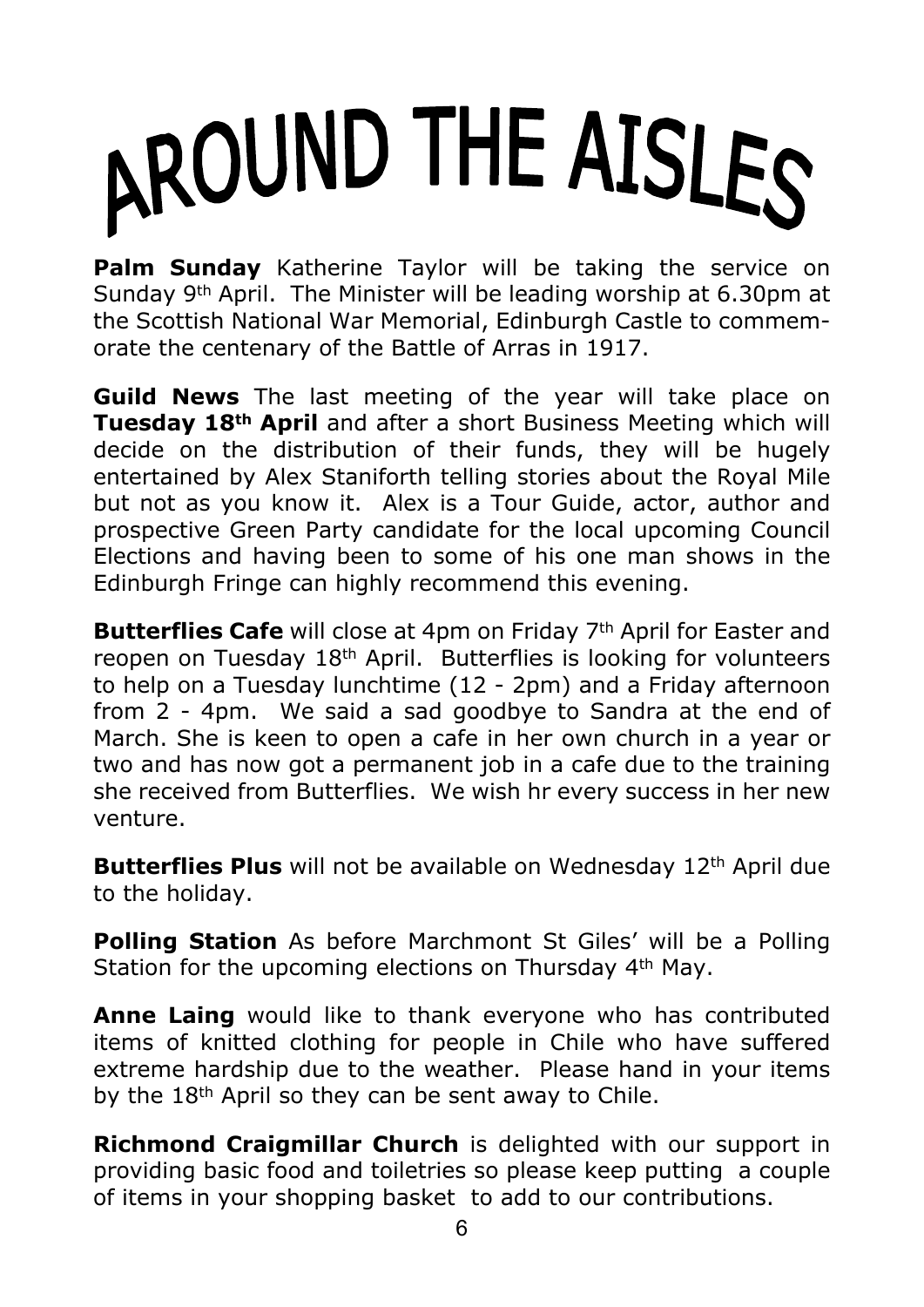**Marchmont St Giles Church Centre EASTER FAMILY MORNING Saturday, 15�� April**

# **10am to 12 noon**

**A warm welcome awaits for**

**the Easter story so far, bread making with our Café cook, egg decorating, crafts & games Reflection Toddler Time,**

**& even an Easter bonnet or two!**

**Looking forward to seeing you!**

For more information: Bettina family@marchmontstgiles.org.uk 0131 447 4359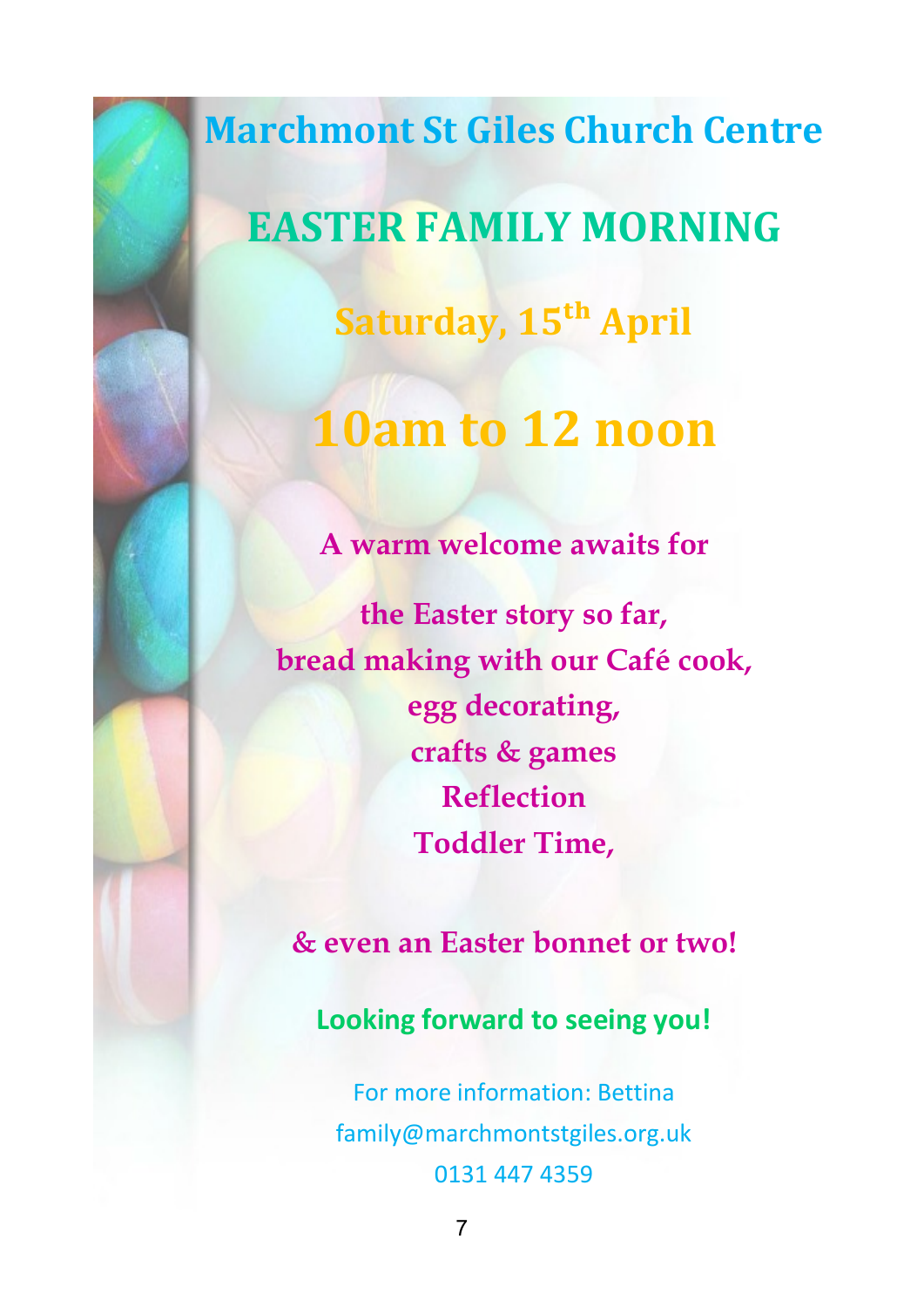#### **CHRISTIAN AID WEEK 14th - 20th MAY**

Monday 10th April - 7.30pm -Envelope Filling Saturday 13th May 10 - 12pm - Coffee Morning, Baking, Hamper (All items of baking gratefully received

Sunday 14th May 10.30am - Joint Dedication Service with GSCC House-to-House Collection commences.



**Nejebar doesn't have a safe place to call home.**

Nejebar fled Afghanistan with her family after the Taliban threatened to kill her husband, Noor, who was a teacher. It wasn't an idle threat - the Taliban first blinded, then murdered, another member of their family.

'The last days and weeks in Afghanistan were the hardest,' says Noor. 'When I went to work, my heart was beating harder. I didn't know if my family were going to be alive when I got back.'

#### **Nejebar's family are stuck in Greece**

When the family arrived at the refugee camp in Greece, they thought they would only stay for 10 days. But they've been there six months now and there's no end in sight.

The only protection they have against the wind and rain is their tent. There's no school for their children. Five-year-old Sudai, their youngest, is ill, but Nejebar and Noor don't know what's wrong with him because they can't communicate with the camp's doctor, who is Greek.

#### **Nejebar's hope for the future**

Nejebar is the rock at the centre of her family, holding them together throughout all this uncertainty. She has even welcomed Faraidoon and Farzad into the family, two brothers who don't know where their parents are, or if they're even alive.

'We still have some hope for our children's future,' says Nejebar. 'We only want a peaceful life. We want our children to go to school.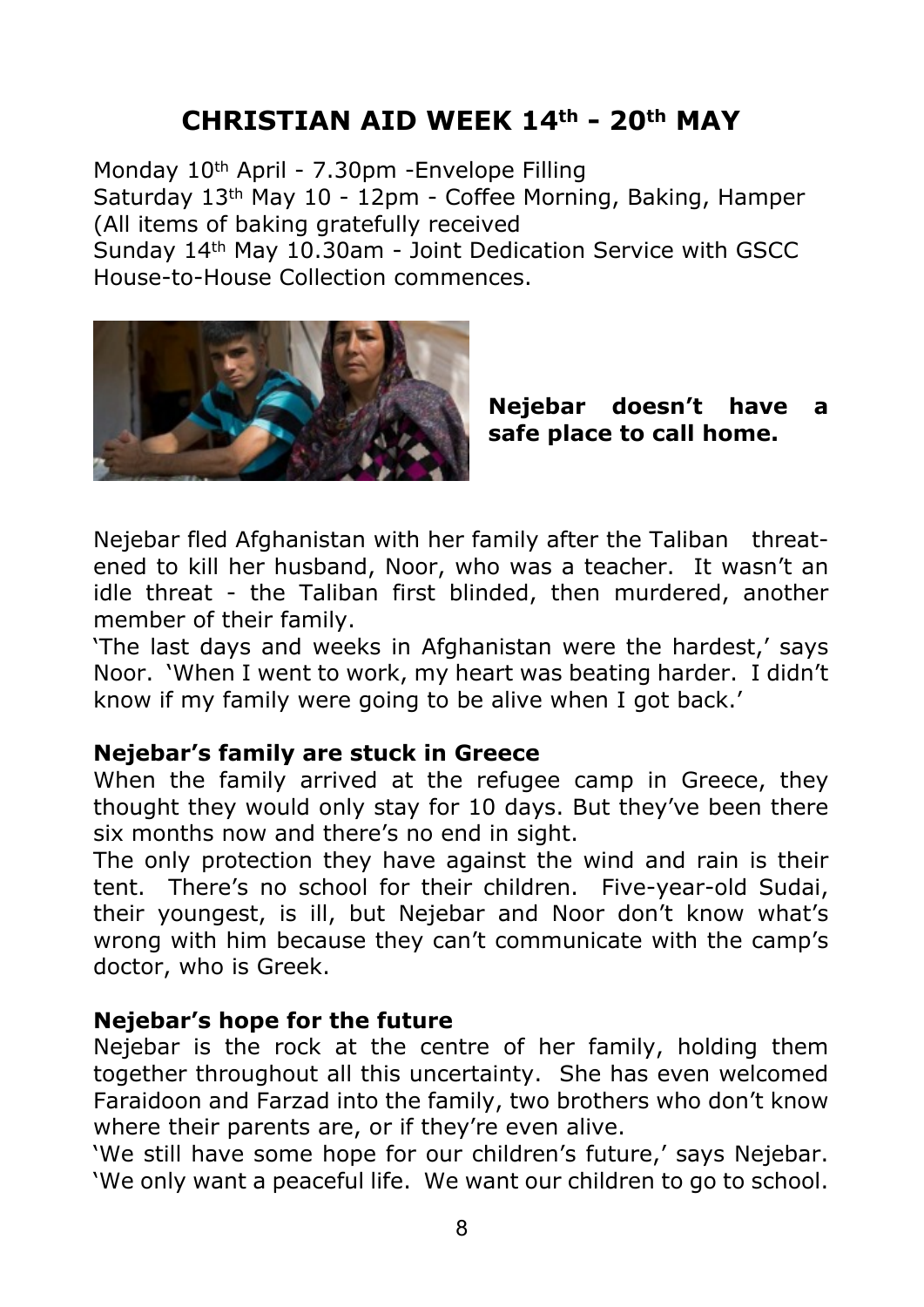Monday 10th April - 7.30pm Envelope Filling

Saturday 13th May 10 - 12pm Coffee Morning & Sale





Sunday 14th May 10.30am Joint Dedication Service with GSCC House-to-House Collection commences.

#### **Can you help?**

All items of baking will be gratefully received for the baking stall and can be brought to the church centre on Friday evening or on Saturday morning, 13<sup>th</sup> May

Items for the Luxury Hamper will also be welcomed .

The Annual Christian Aid Quiz carries on and will be available soon.

House-to-House Collectors are still being sought - if you can help please contact June Wilson

#### I**an Rankin in conversation - Edinburgh**

#### **Wednesday 19 April 2017, 7.30-9.30pm**

#### **Fairmilehead Parish Church, 1a Frogston Road West, Edinburgh, EH10 7AA**

This latest in the Morningside and Fairmilehead Churches Christian Aid Group's series of 'in conversation' events sees writer and journalist Eleanor Updale interviewing fellow novelist Ian Rankin.

Tickets are £8, including refreshments, and are available from the church office - office@fhpc.org.uk. Advance purchase is strongly advised.

Find more information of other Christian Aid events on the website

http://www.christianaid.org.uk/scotland/whats-happening-near-you/events.aspx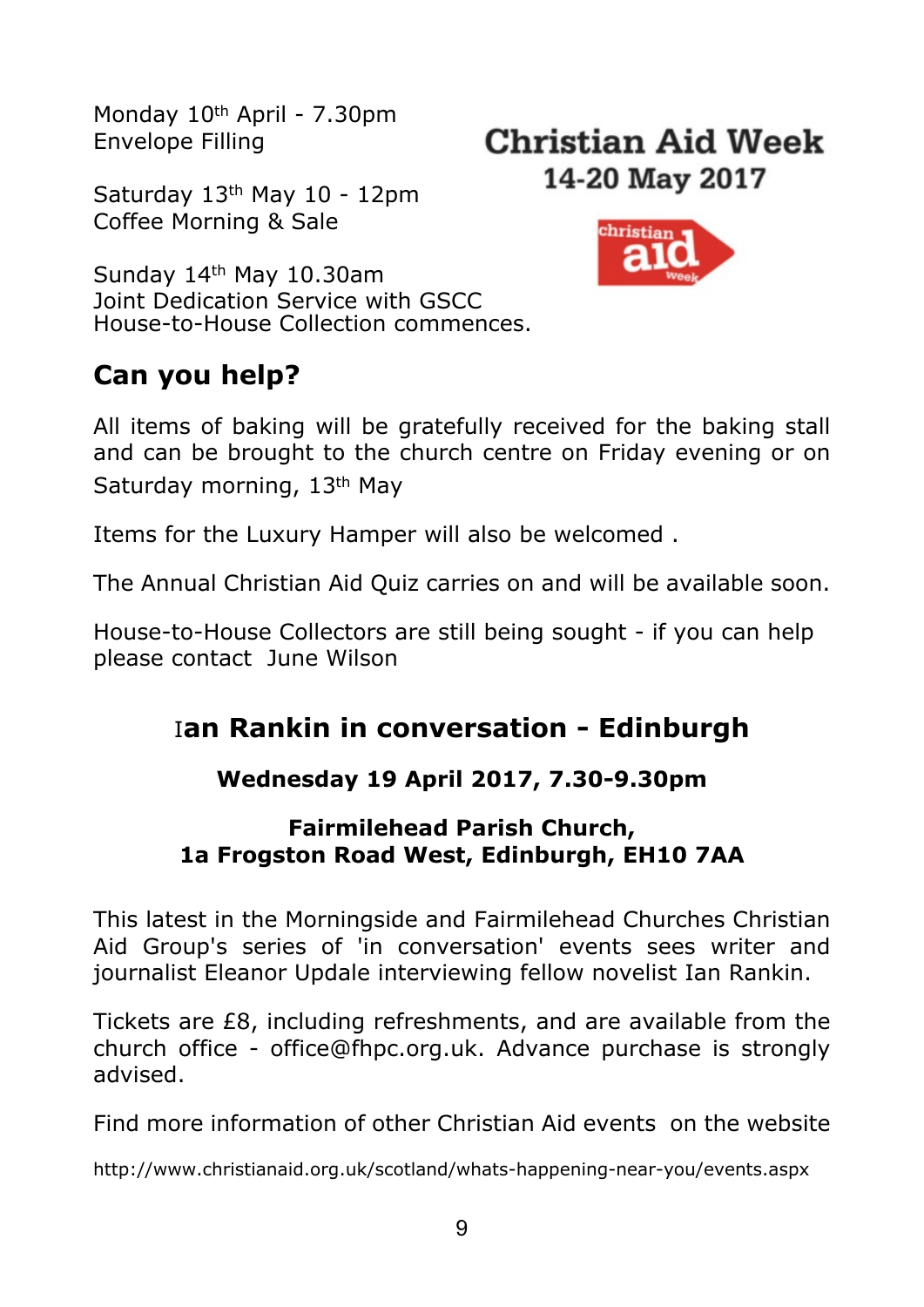#### **ANNUAL STATED MEETING 2016**

The ASM took place in the cafe after Morning Worship on Sunday 2<sup>nd</sup> April 2017 over coffee, sandwiches and cake.

#### **Business**

The Minister opened the meeting and noted the retiral of Miss Cathie Murray as Flower Convenor after 43 years. The Treasurer, Jessica McCraw, gave a brief report on the accounts and budget for 2017. See page

#### **Annual review**

Charles Stewart gave an illuminating report on the activities of the church and centre and showed the 'intergenerational' connections between groups, users, church and community. It brought to life just how far we have entered the hearts of the community and vice versa. The community look to us to be there for them and this is due to our commitment to service and outreach.

He also talked about the outcome of the Local Church Review which we had undergone last year. This looked at where we had come from, where we were going to in the next 5 years and how we plan to get there. The visiting team were very impressed with our vision and plans for the future and gave us a glowing report.

We seek to strengthen these bonds and enable us to Nurture, Nourish and Grow deeper relationships in the future.

#### **Development Committee**

Catriona Moss took us through the background to where we are now. The Committee have done their homework thoroughly by researching demand for space, projected income from core and one-off bookings commissioning specialist reports as required, producing an excellent Business plan, developing our proven track record and keeping in touch with the General Trustees and Edinburgh Presbytery throughout.

The cost of Phase 2 will be in the region of  $E1$  million - this is a lot of money but if only the essential repairs were done this would still be at least £315,000 and would give us no financial return on our investment. Edinburgh Presbytery have passed the deliverance to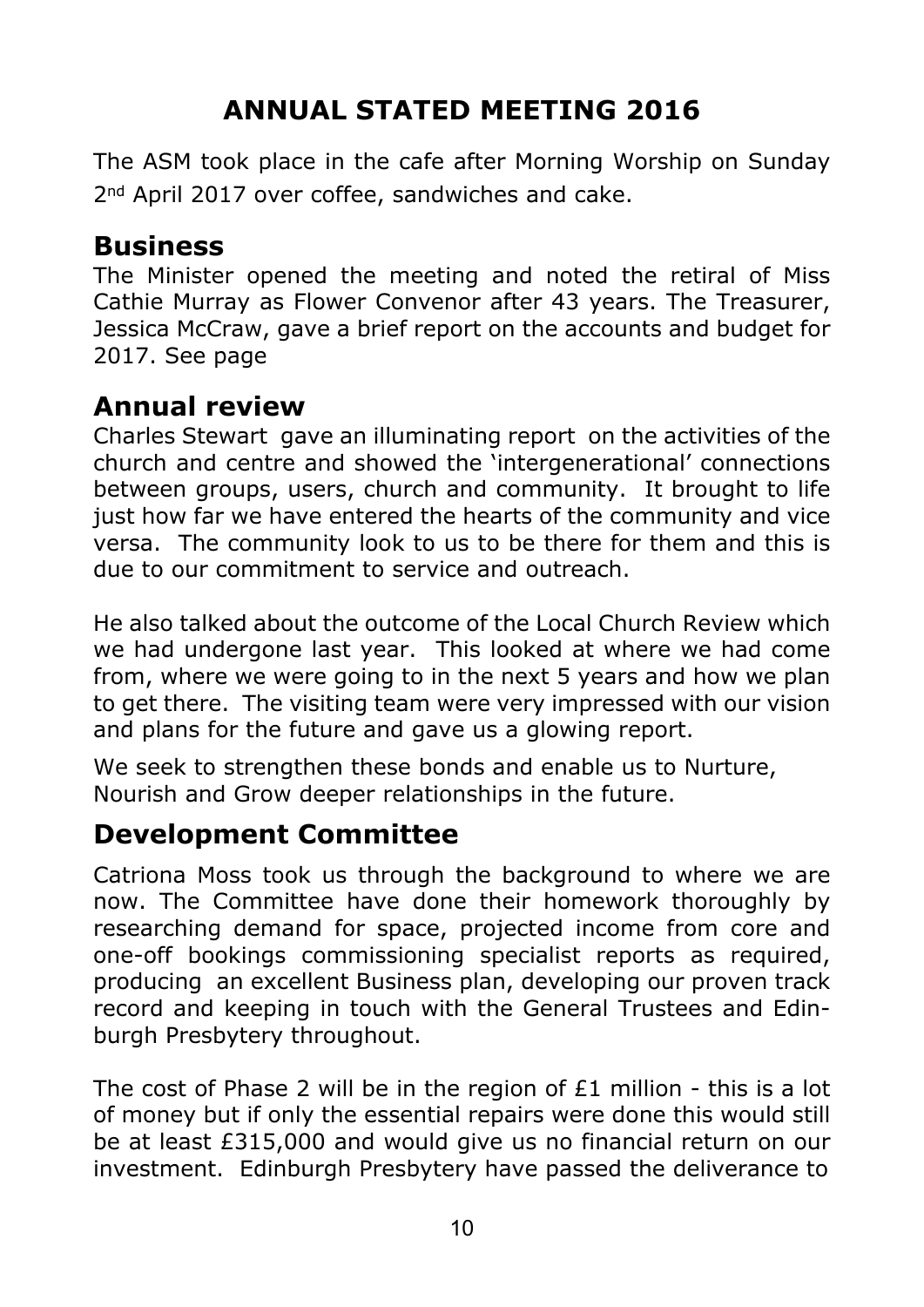approve our plans in full t the latest meeting on the 28th March and we now await formal approval from thae General Trustees and Church Art and Architecture (CARTA).

Large scale plans of the alterations were exhibited at the Stated Meeting and are available in the office on request, and we would encourage you to look at them. Amongst other alterations additional spaces are being created, our unreliable boiler and heating system are being replaced and new lighting and sound systems will be installed. Removal of the pews will allow the floor of the church to be levelled and allow the space to be used for flexible and stimulating worship, conferences and performances.

#### **Fundraising**

In order to assist the fundraising effort to raise the necessary funds we have engaged Miriam Harte, alongside Jeff Breen, from Cornerstone as our professional Fundraiser Partner with the remit of raising £400,000 and they will be responsible for applying for grants and monies in excess of £10,000. They will advise our Fundraising Committee of the details of various funds which may be approached for smaller sums. The target of the Fundraising Committee is to raise the sum of £100,000 towards the cost of this much needed extension of our available space.

Modern wooden chairs will replace the pews (which you are welcome to buy) and the congregation will be invited to purchase individual seats with their donation being marked with a plaque on the back. These could be used to mark a christening, wedding or other event.

Four large fundraising events this year and these are – a Pamper night, a Christmas craft workshop and a couple of concerts arranged by members of the choir, please look out for future information and spread the word.

A video of all the activities which take place within Marchmont St Giles is being commissioned and this will be available on the website and a 3D model of the new layout will be available soon.

All current user groups will be invited to hold an event to support the very worthwhile cause in enabling us to be "At the heart of the Community". Any suggestions for events or volunteers to help with our plans will be very welcome.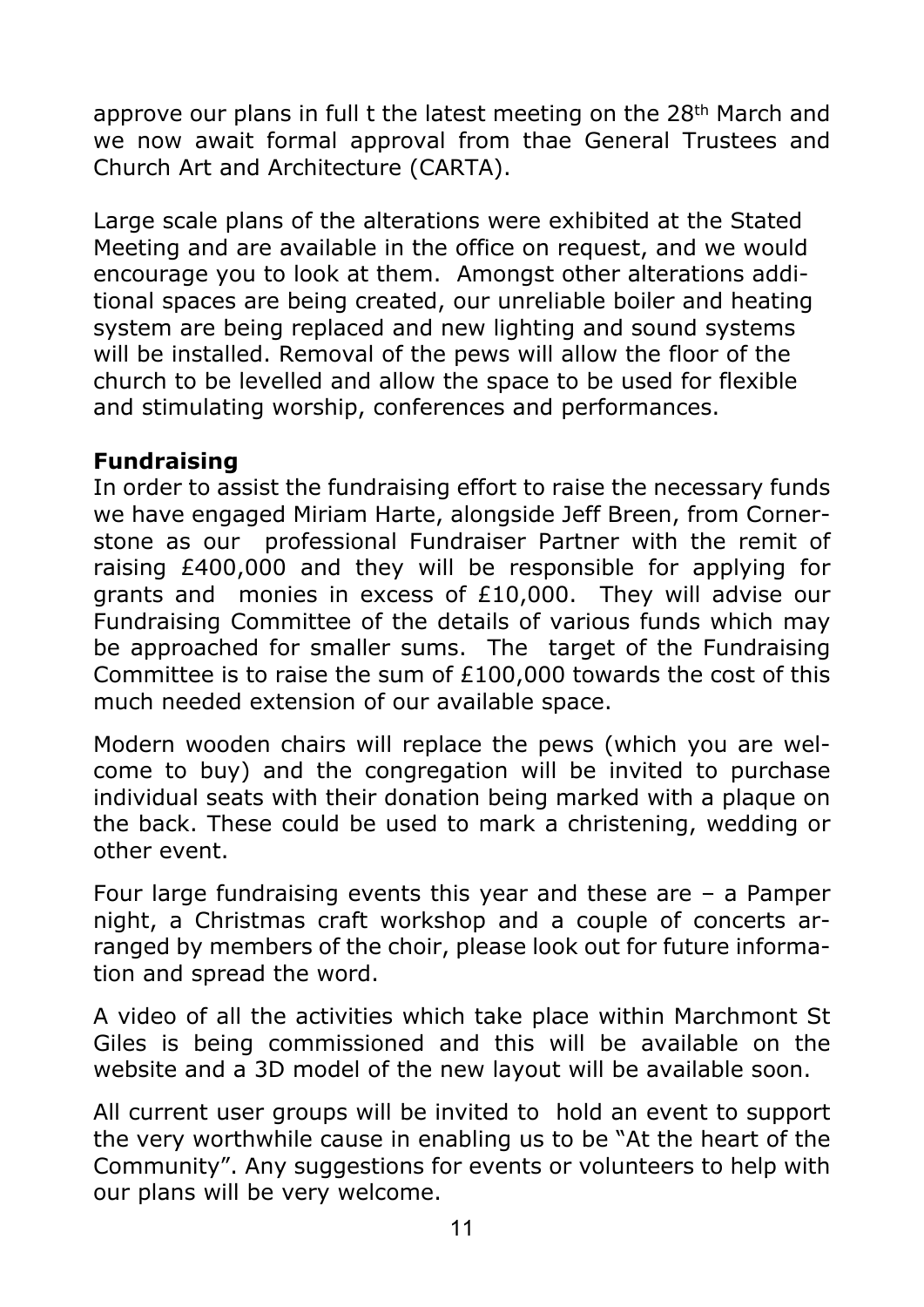The Fundraising committee has prepared a Brochure to highlight the forthcoming acticivities and these were distributed at the meeting, further copies are available in the church centre.

**Please complete and return the form opposite to enable the Fundraising team to communicate directly with you about the exciting times ahead in the evolution of our church community.**

#### **T he Future**

The meeting finished with Bettina Hather, our Families Worker, describing exciting and challenging growth ahead of us with so much to do to build on what we have done and "Joining up the circle" - people coming to the Cafe/Toddlers/groups to Toddler Service to Early Service to full membership.

#### **Breaking News !**

**As the final touches were being made to this issue of The Shuttle we received word from CARTA to arrange a site visit to assist in their consideration of our plans for the church and church centre.**

**WATCH THIS SPACE !**

#### **Kirk Session - Conference Meeting**

The main topic for discussion at this meeting on the 3rd April was the responsibilities and duties of a Trustee. The Session Clerk took us through the financial, legal and pastoral duties of an Elder/Trustee and this led to an interesting exchange of views.

This was followed by a presentation on Health & Safety as it pertains to the Session and Church and our responsibilities to all those who use the premises.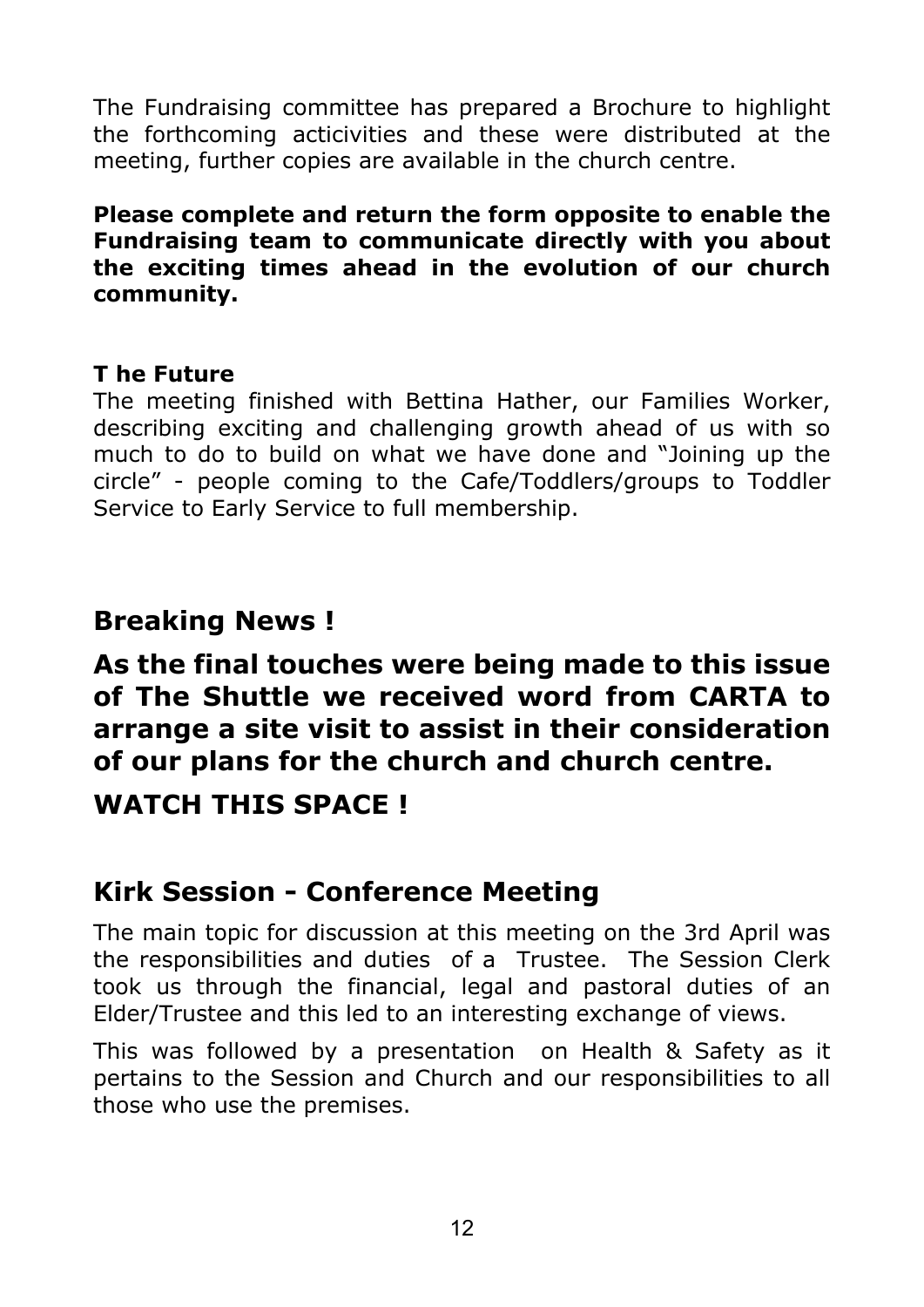#### **Marchmont St Giles Church**

#### **At the heart of the Community NOURISH, NURTURE, GROW**

#### **Registration Form**

| Town                                                                           |
|--------------------------------------------------------------------------------|
|                                                                                |
|                                                                                |
|                                                                                |
| Please list events or activities in which you are particu-<br>larly interested |
|                                                                                |
|                                                                                |
|                                                                                |

Please post this completed form through the church office letterbox for the attention of the Fundraising Team.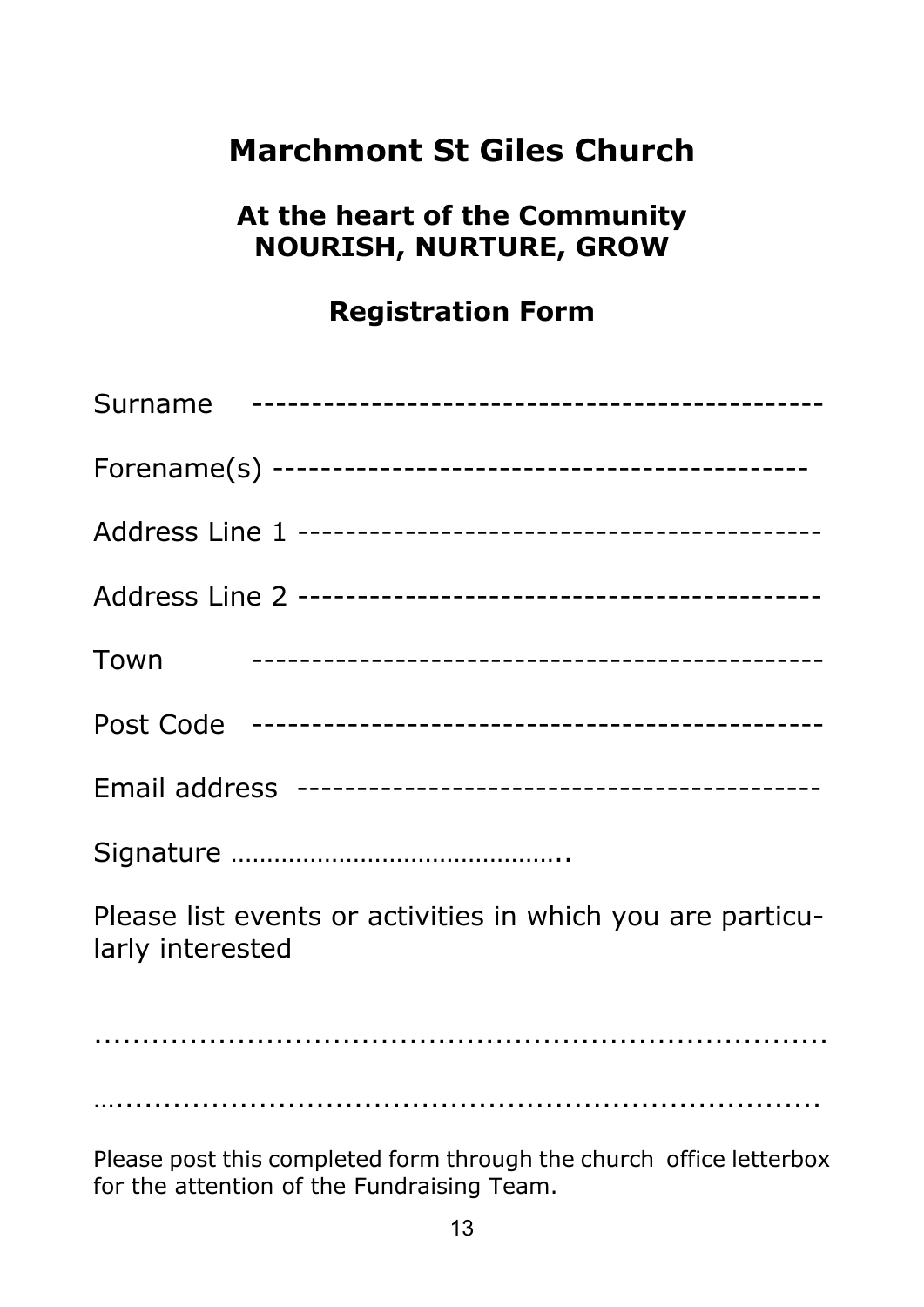#### **Family Focus**



I wonder how long a 'Through the Keyhole' panel (a televiprogramme where a panel had to guess who a house be longed to by being shown around and then asking ques tions) would take to deduce what time of year it is and who uses a particular room in the Church Centre by a peek through the door?

Unlike at Christmas when there was no clear path through the room at all, the room is now at almost optimum functionality, with just enough 'organised clutter' in one corner to add personality!

So, the panel's first look would reveal a sofa, a small wardrobe, a mirror, a bookcase, a coffee table with a box of tissues, a beautiful bowl with coloured glass beads and candles in it, a wooden cube (a cunning desk) under the lovely window, a couple of chairs and then a shelving/ storage unit with apparently many or no purpose accommodating 'stuff'.

From this the panel could deduce that people meet there to have conversations, sharing news, maybe to be worried or upset in, keeping clothes in, maybe working or studying at a desk, drinking coffee or tea and storing all



manner of seemingly unrelated paper, books, folders, boxes, fabric, art supplies, a trio of cuddly toys, baskets, Bibles and a Noah's Ark. On closer inspection, it would reveal egg boxes, green fabric, twigs and palm branches, cardboard tubes, foam hand shapes, bonnets, flowers, palm crosses and an Emergency Food Tin.

Yes, you've guessed correctly…Iona at Easter Time. Home to pastoral care, vestry, Ministers' Sanctum, quiet room, chocolate, knitting hub, store, impromptu antenatal ward (one of our cafe Mum's almost delivered her baby in the Centre a few weeks ago) and…the Family & Children's Worker! We all share the corner with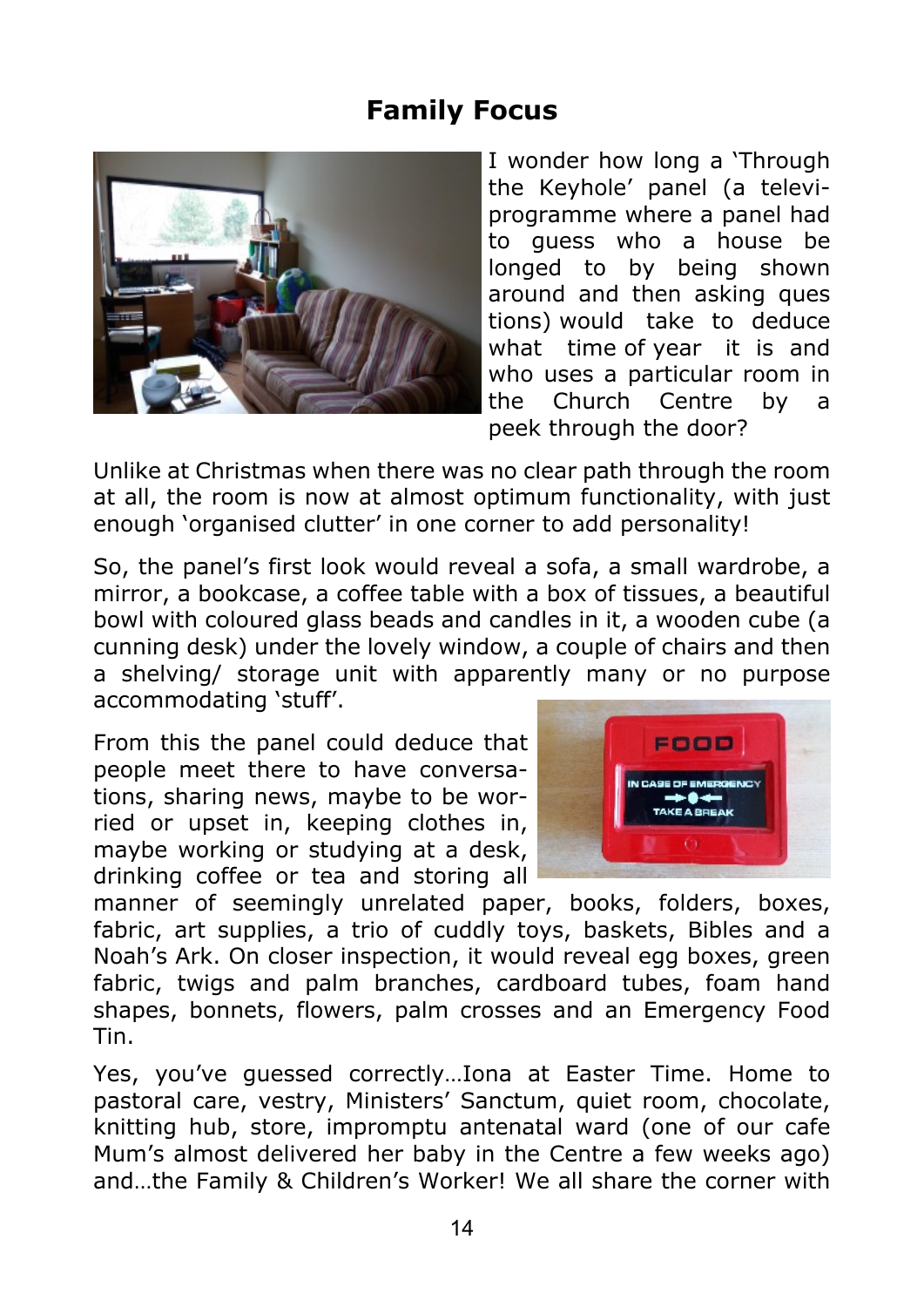The room and contents sums up so much of my work, how I do it and the people I work for, with and alongside, that I had to include a snap of it. I was inspired to share this, as it was one of the followup activities/ reflective practice tasks that I brought back from the Church of Scotland paid workers conference I went to last month. My colleagues at the conference and I were asked to reflect as we returned from an amazing 3 day conference, to come back with fresh eyes and perspective on our ministry, church family and our future hopes/plans/dreams within our congregations and communities that we work with. Sharing a photo with our closed group of colleagues of our work spaces, church sanctuaries and an average children's group set up was the first task. The conference was challenging, affirming, informative, supportive and full of God's promises that I found readjusting quite a task the first few days. How to put any of the multitude of ideas, tasks, projects and tweaks into practice when I can barely get them onto a piece of paper or words to share with anyone? I am full of excitement and also feel the weight of responsibility for the challenges ahead. I wish I had a gadget that would just syphon off all of it from my mind onto a screen so that I could share it at will and that the presentation would do it justice.



We decided that the main challenges to our work, especially to moving forward, were:

Time (never enough! And no such thing as a part- time job, just part -time wage; vocation all the way!)

People power (no single worker can carry an entire project or ministry; volunteers and teams are key)

Sharing our vision and goals with congregations (back to the mindgadget wish)

Structure (enough structures and formalities, eg Safe recruitment and numbers of volunteers, support and management for staff, team work) in place to get the work done safely, competently and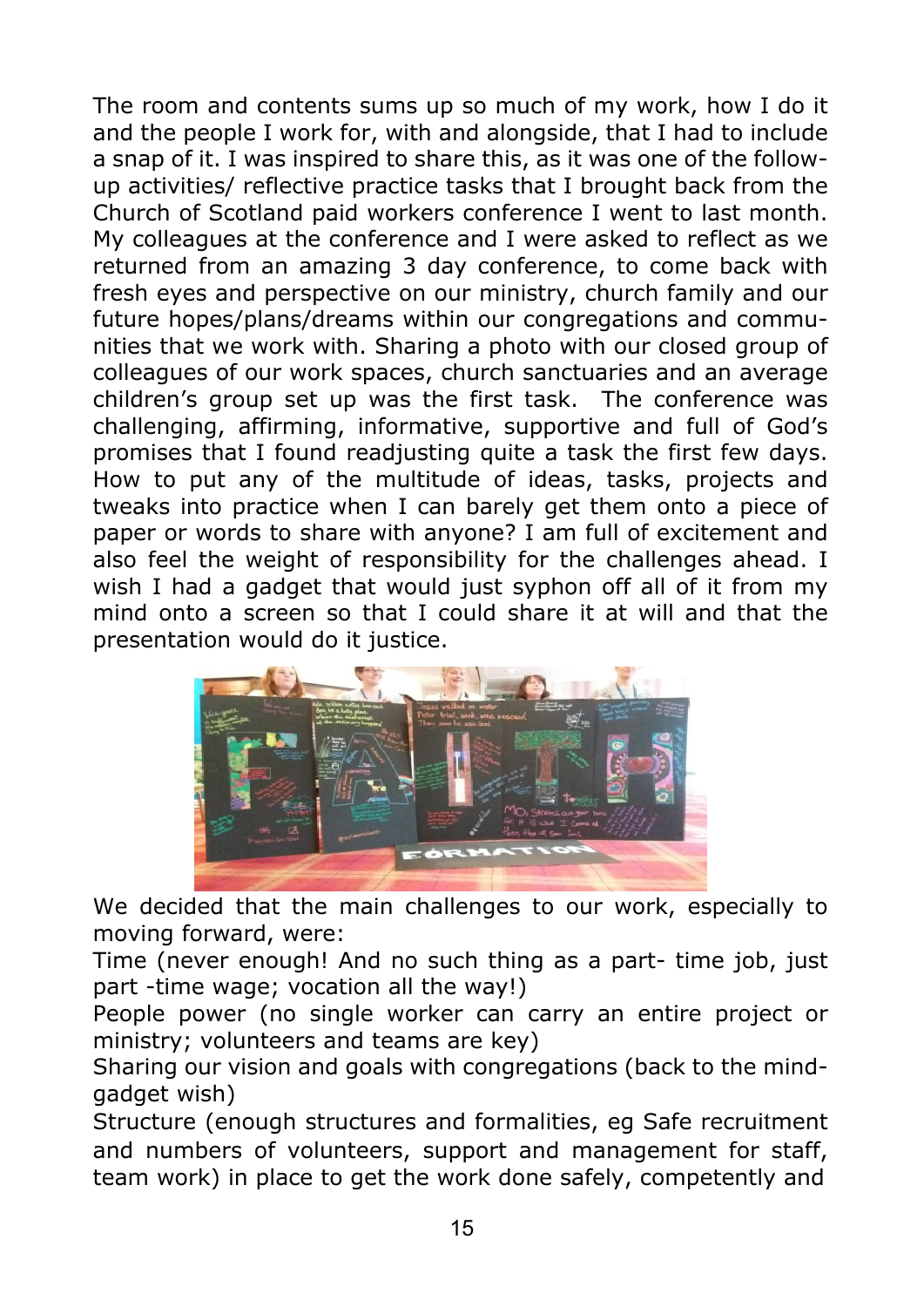with boundaries, but reflecting the nature of vocation and church congregations enough to remember we do all this for God not business).

Reflection, spiritual nurture and prayer of the worker so that we are spiritually refreshed, mature and keep walking with God so that we can best do our work…not get caught up in activities or projects and lose sight of God's plan.

We committed to keeping in touch with each other for support and encouragement, sharing with our Ministers and congregations and walking closer with God.

My highlights were spending time in worship, Bible Study and prayer with other people who also needed refreshment and grounding in God again. Being able to share triumphs and challenges and hear others was so precious and I feel privileged to have been party some trail blazing ideas and discussions about our faith and practice.

I am also privileged to work here. Thank you. In fellowship, Bettina

#### P.S

We each had to take an object to introduce ourselves to the group at the conference. Something that represented something about us, our work and groups.

I took a cardboard tube…

I use them very regularly for craft and object lessons with groups of various ages.

They cost nothing and are good stewardship of our Church resources and environmental concerns

Everyone uses them and all ages within our Church family save them up and share them with me for our commitment to work with children and families.

The results are great talking points for other members in the congregation to talk to the children about.

Cardboard tubes…unite, include, express, share and are multipurpose fun!

I can feel a book coming on…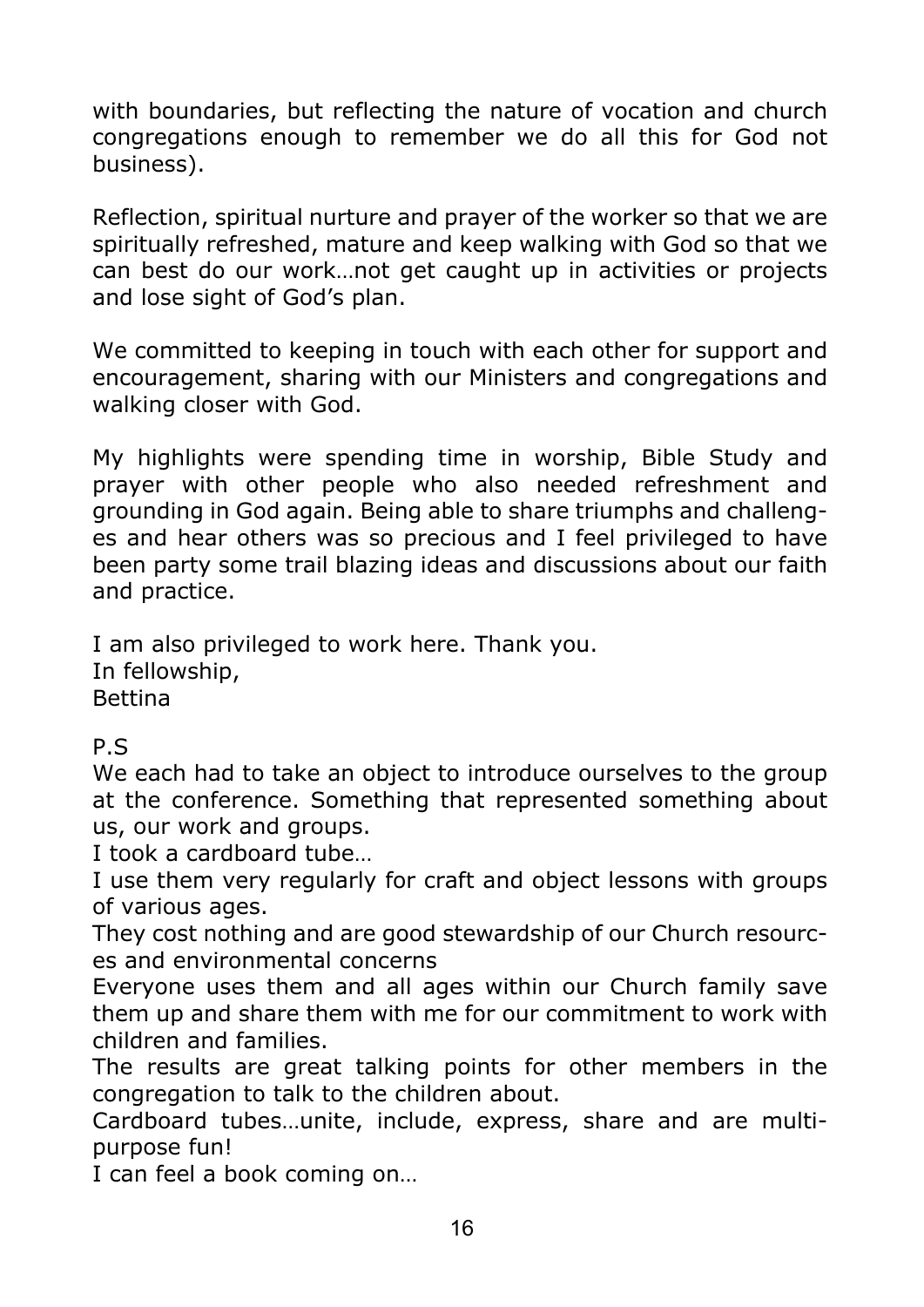#### **Accounts for the year ended 31 December 2016**

#### **Background**

In 2015 our income exceeded our expenditure by £192,337. We received two legacies, one of which was over £200,000. Without the legacies we would have shown a deficit of £33,560. In 2016 our expenditure exceeded our income by £23,653. We received no legacies in 2016 but our deficit was £10k less than in 2015 if you discount legacies received.

#### **Income**

We have 3 main sources of income:

(1) Voluntary income, which is offerings, tax recovered on gift aid and any legacies received.

(2)Rental Income, increased by 2% which indicates that we might now be at maximum capacity for use of the premises. So thank you to all of our staff who work hard to generate this income.

(3) Investment income, which is interest on our cash at the bank and dividends from our investments – showed a slight increase last year.

#### **Expenditure**

we have 4 main items of expenditure which last year represented 80% of our total out-goings:

- (1) Ministries and mission allocation actually decreased by 2%
- (2) Salary costs, which covers our 5 employees, were up by 0.1%.
- (3) Heating, lighting and insurance decreased by 0.2%
- (4) Fabric repairs and maintenance decreased by 26%

Overall we spent 10k less in 2016 than we did in 2015.

During 2016 we spent £11,152 (6%) on feasibility studies for Phase II development of the Church and Church Centre. The remaining 14% of expenditure went on day to day running expenses – cleaning materials, photocopying, telephone etc.

#### **Budget for 2017**

Turning to the current year, the Finance Committee continues to aim to have our income at least covering our expenses. However we are once again forecasting that expenditure will exceed income in 2017. Expenditure is expected to remain at around 2016 levels. Voluntary and investment income is also expected to remain static. We do not expect income from using our premises to increase much more as we are using all of our spaces pretty much all of the time. Once again we are forecasting a deficit.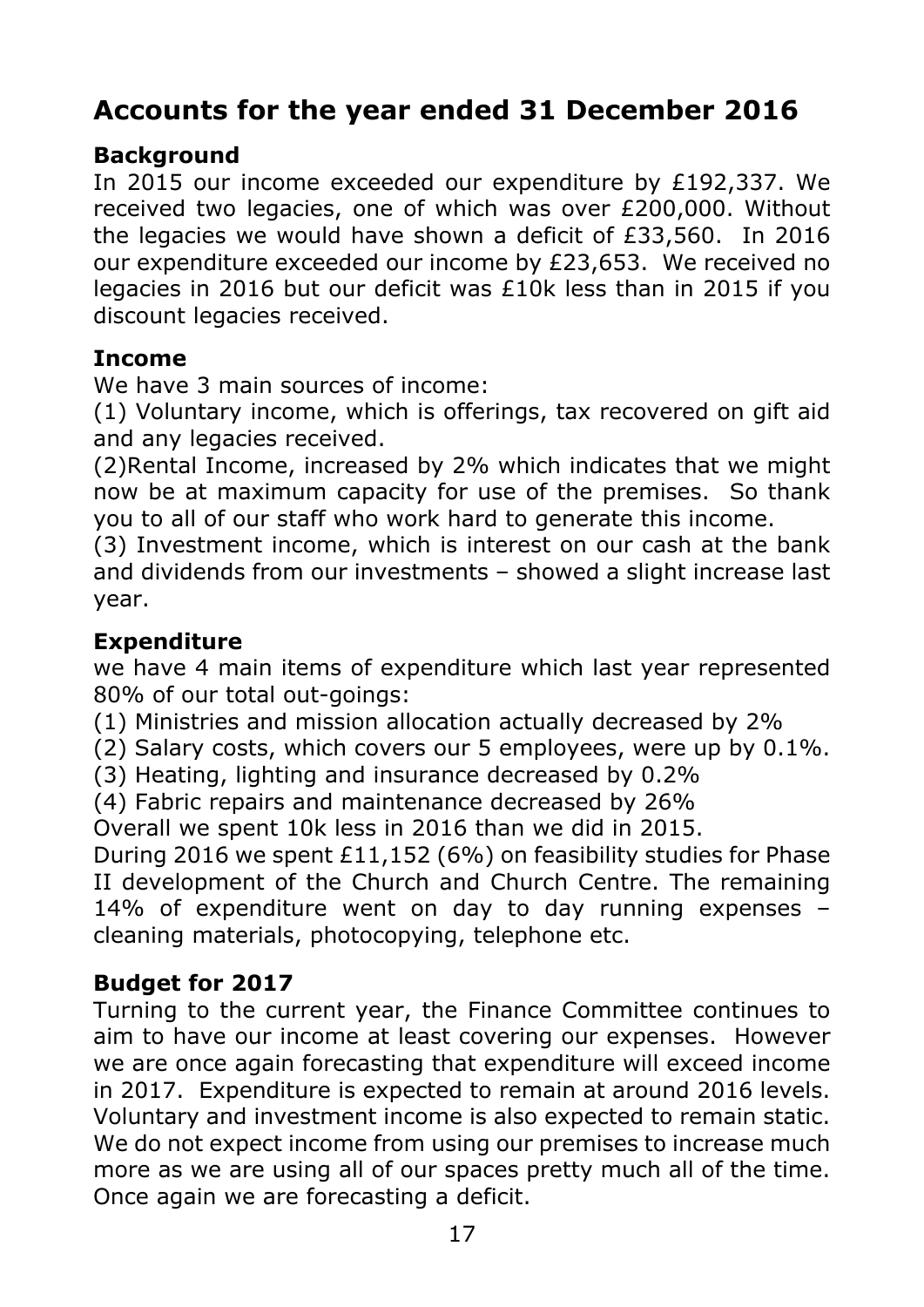# And finally…..

Philip was born with Downs Syndrome. He was a pleasant child, happy it seemed . . . but increasingly aware of the difference between himself and other children. Philip went to Sunday School faithfully every week. He was in the third grade class with nine other eight-year olds.

You know eight-year olds and Philip, with his differences, was not readily accepted. But his teacher was sensitive to Philip and he helped this group of eight-year olds to love each other as best they could, under the circumstances. They learned, they laughed, and they played together. And they really cared about one another, even though eight-year olds don't say they care about one another out loud.

But don't forget. There was an exception to all this. Philip was not really a part of the group. Philip did not choose, nor did he want to be different. He just was. And that was the way things were.

His teacher had a marvellous idea for his class the Sunday after Easter. You know those things that pantyhose come in . . . the containers that look like great big eggs? The teacher collected ten of them. The children loved it when he brought them into the room and gave one to each child.

It was a beautiful spring day, and the assignment was for each child to go outside, find the symbol for new life, put it into the egg, and bring it back to the classroom. They would then open and share their new life symbols and surprises, one by one.

It was glorious. It was confusing. It was wild. They ran all around the church grounds, gathering their symbols, and returned to the classroom.

They put all the eggs on a table, and then the teacher began to open them. All the children gathered around the table. He opened one and there was a flower, and they ooh-ed and aah-ed. He opened another and there was a little butterfly. "Beautiful!" the girls all said, since it is hard for eight-year old boys to say 'beautiful.'

He opened another and there was a rock.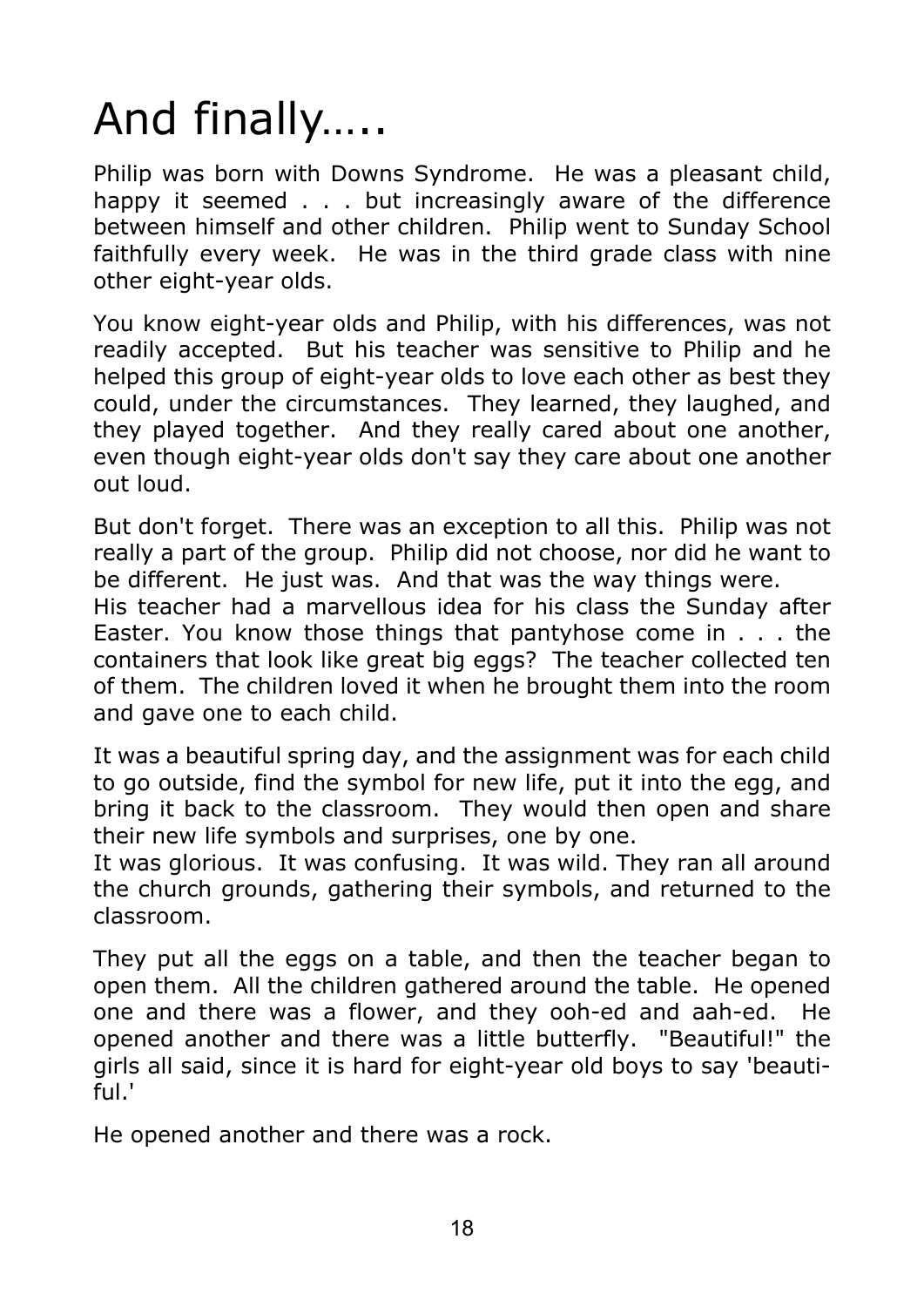And as third-graders will, some laughed, and some said, "That's crazy! How's a rock supposed to be like new life?" But the smart little boy who'd put it in there spoke up: "That's mine. And I knew all of you would get flowers and buds and leaves and butterflies and stuff like that. So I got a rock because I wanted to be different. And for me, that's new life."

They all laughed.

The teacher said something about the wisdom of eight-year olds and opened the next one. There was nothing inside. The children.

as eight-year olds will, said, "That's not fair. That's stupid! Somebody didn't do it right." Then the teacher felt a tug on his shirt, and he looked down. "It's mine, Philip said. It's mine." And the children said, "You don't ever do things right, Philip. There's nothing there!" "I did so do it right!" Philip said. "I did do it right. The tomb is empty!"



There was silence, a very full silence. And for you people who don't believe in miracles, I want to tell you that one happened that day. From that time on, it was different. Philip suddenly became a part of that group of eight-year old children. They took him in. He was set free from the tomb of his differences.

Philip died last summer. His family had known since the time he was born that he wouldn't live out a full life span. Many other things were wrong with his little body. And so, late last July, with an infection that most normal children could have quickly shrugged off, Philip died.

At his memorial service, nine eight-year old children marched up to the altar, not with flowers to cover over the stark reality of death . . . but nine eight-year olds, along with their Sunday School teacher, marched right up to that altar, and laid on it an empty egg . . . an empty, old, discarded pantyhose egg.

And the tomb is empty!